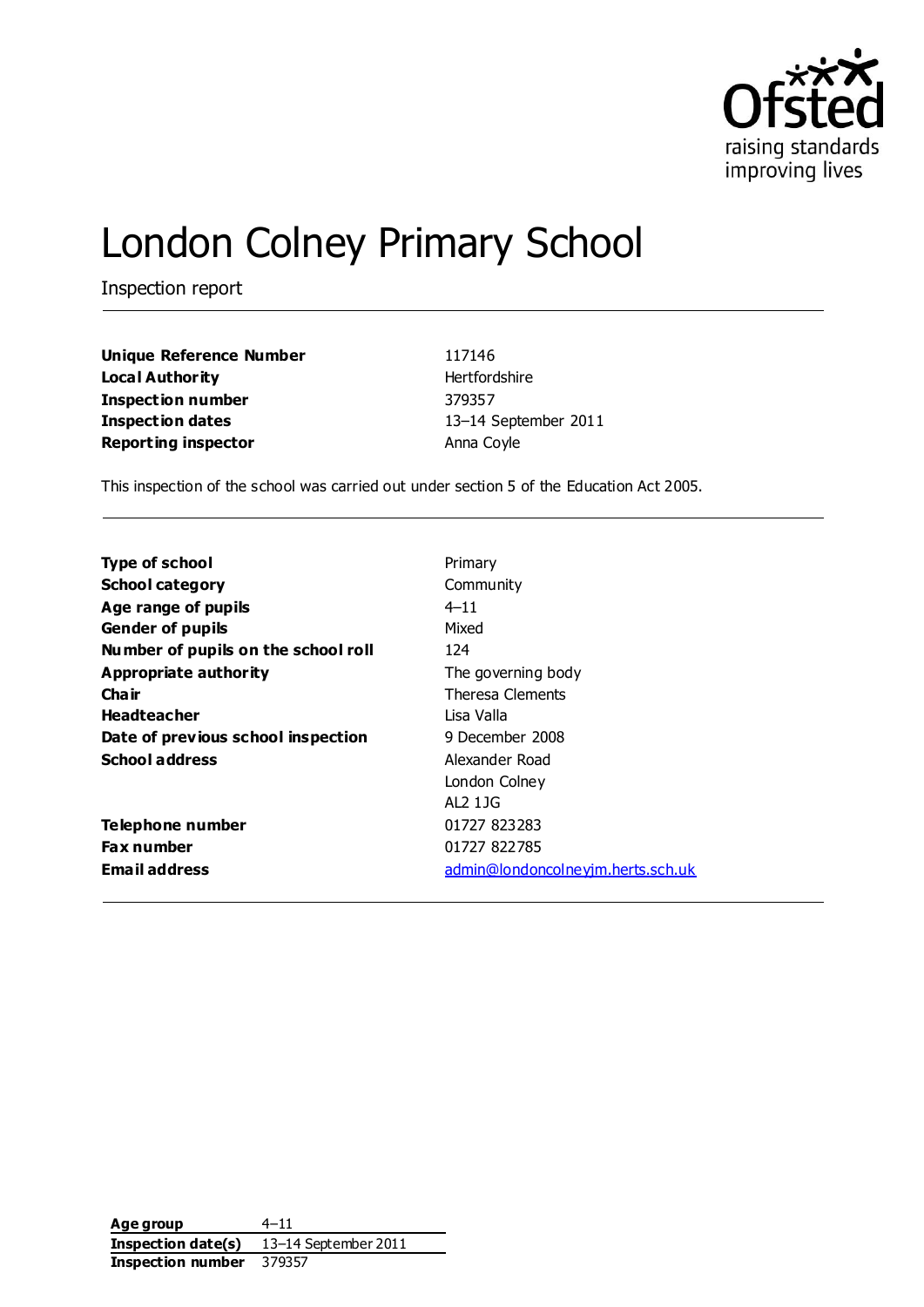The Office for Standards in Education, Children's Services and Skills (Ofsted) regulates and inspects to achieve excellence in the care of children and young people, and in education and skills for learners of all ages. It regulates and inspects childcare and children's social care, and inspects the Children and Family Court Advisory Support Service (Cafcass), schools, colleges, initial teacher training, work-based learning and skills training, adult and community learning, and education and training in prisons and other secure establishments. It assesses council children's services, and inspects services for looked after children, safeguarding and child protection.

Further copies of this report are obtainable from the school. Under the Education Act 2005, the school must provide a copy of this report free of charge to certain categories of people. A charge not exceeding the full cost of reproduction may be made for any other copies supplied.

If you would like a copy of this document in a different format, such as large print or Braille, please telephone 0300 123 4234, or email enquiries@ofsted.gov.uk.

You may copy all or parts of this document for non-commercial educational purposes, as long as you give details of the source and date of publication and do not alter the information in any way.

To receive regular email alerts about new publications, including survey reports and school inspection reports, please visit our website and go to 'Subscribe'.

Piccadilly Gate Store St **Manchester** M1 2WD

T: 0300 123 4234 Textphone: 0161 618 8524 E: enquiries@ofsted.gov.uk W: www.ofsted.gov.uk

**Ofsted** 

© Crown copyright 2011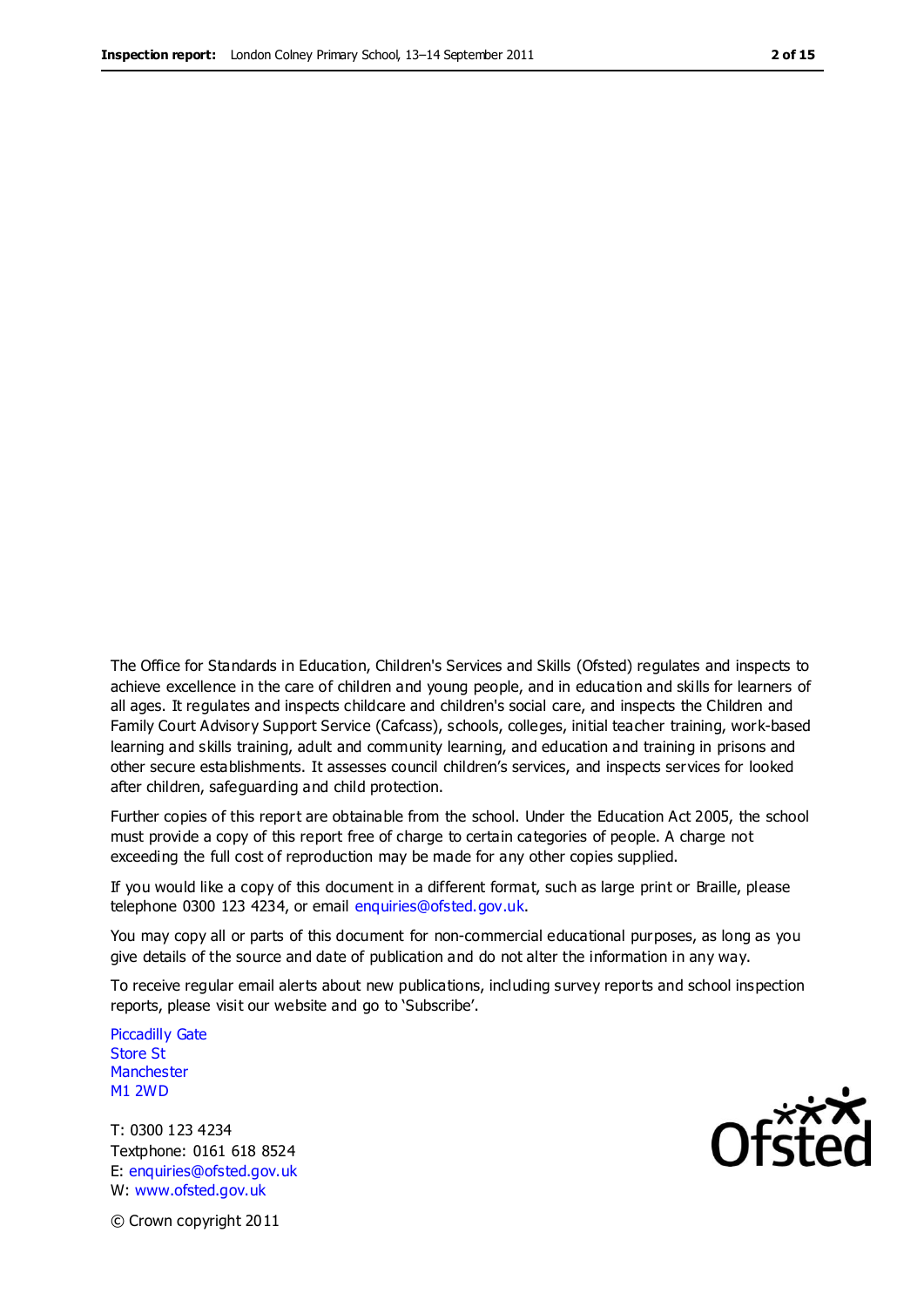# **Introduction**

This inspection was carried out by two additional inspectors. The inspectors visited 14 lessons and observed seven teachers. They also held meetings with the headteacher, senior leadership team, the Chair of the Governing Body, the school improvement partner and groups of pupils, parents and carers. Inspectors observed the school's work and looked at a range of documents including assessment and tracking information, the school development plan, monitoring reports and pupils' workbooks. The inspection questionnaires were analysed, including 43 from parents and carers.

The inspection team reviewed many aspects of the school's work. It looked in detail at a number of key areas.

- Do teachers' have high enough expectations to promote consistent progress among all groups in reading, writing and mathematics, and especially for boys and the potentially higher attainers?
- Does the school make sufficient use of tracking and pupils' targets to check progress and raise achievement?
- How effective are the school's strategies for promoting attendance?
- How effective are the leadership and management of English and mathematics?

# **Information about the school**

This small primary school is situated within a residential area of the village. The majority of pupils are from minority ethnic backgrounds and others are White British. A large proportion of pupils speak English as an additional language and the main languages spoken at home are Bengali, Sylhetti and Arabic. A few pupils are from Traveller families. The school has a high number of pupils who join or leave other than at the usual times during the school year. The proportion of pupils known to be eligible for free school meals is above average. The proportion of pupils with special educational needs and/or disabilities is below the national average and very few pupils have statements of special educational needs. The school has the Healthy School status.

The school shares its site with a nursery and children's centre which is inspected separately.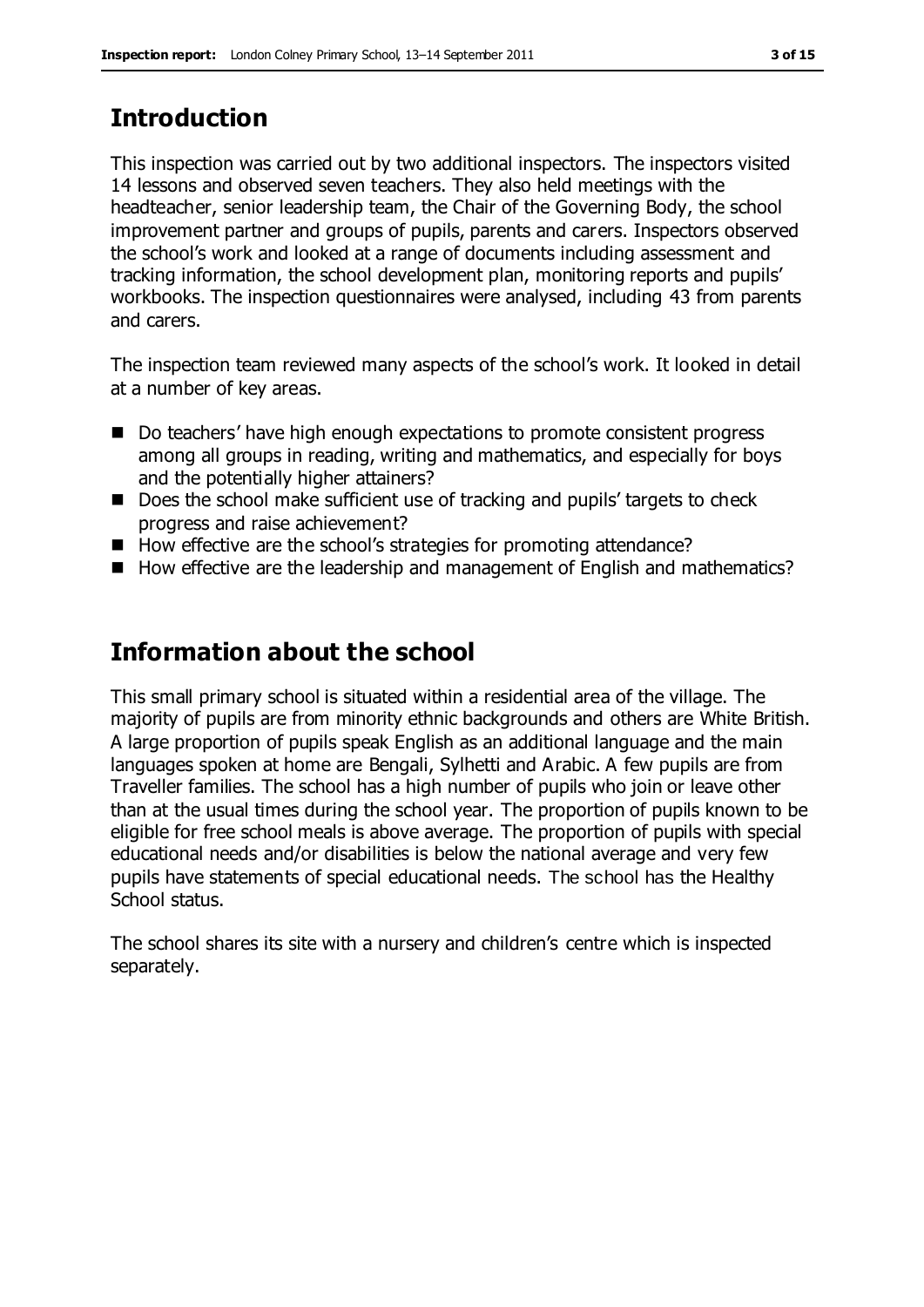## **Inspection judgements**

| Overall effectiveness: how good is the school?  |  |
|-------------------------------------------------|--|
| The school's capacity for sustained improvement |  |

## **Main findings**

This is a good school, which has improved considerably since the last inspection under the watchful eye of the headteacher, who is the driving force behind the significant changes and innovations. The school is highly inclusive and the pastoral care is excellent. It has good links with families and helps them to feel involved with their children's learning. Parental comments endorse this and one said, '…moving (my children) to London Colney Primary School is the best thing I have ever done for them.'

Achievement is good. The school's very high proportion of pupils from minority ethnic backgrounds includes many who learn English as an additional language. Hence, there is rightly a strong focus on the teaching of basic literacy and numeracy skills. This has helped staff to improve attainment in reading, writing and mathematics, particularly over the last two years. Children make good progress in the Reception class and throughout the school. Pupils' attainment is broadly average by Year 6 in English and mathematics, although the inspection evidence shows that reading comprehension is an area that is less secure than other areas at both key stages. There are also some inconsistencies in pupils' spelling in Years 3 to 6. Even so, all pupils, including boys and the higher attainers, achieve well. Pupils spiritual, moral, social and cultural development is outstanding and they make excellent contributions to the local schools and neighbourhood, and also to overseas communities such as those in India. Attendance is broadly average, but there are some persistent absences and missed days due to families taking holidays during term-time. Pupils behave well, taking on responsibilities willingly.

Staff celebrate diversity well and value all pupils equally. They treat them with respect and the school functions as a happy, harmonious environment. Teaching has improved well since the last inspection and is now good. All staff have high expectations and they ensure that pupils make consistent progress. Assessment is good: pupils have clear targets to help them learn and teachers' marking usually identifies what pupils need to do next to improve their work. Pupils are provided with a good curriculum and a wide range of after-school clubs to help them learn. The care, guidance and support of pupils are outstanding: parental comments confirm this by saying that adults are 'fantastic' and they are, '…lovely staff; helpful and supportive.' The school supports pupils with special educational needs and/or disabilities and those who are vulnerable due to their circumstances very effectively and helps them make good progress, as seen in the good use of a specialised reading programme which has had a significant impact on learning. Staff actively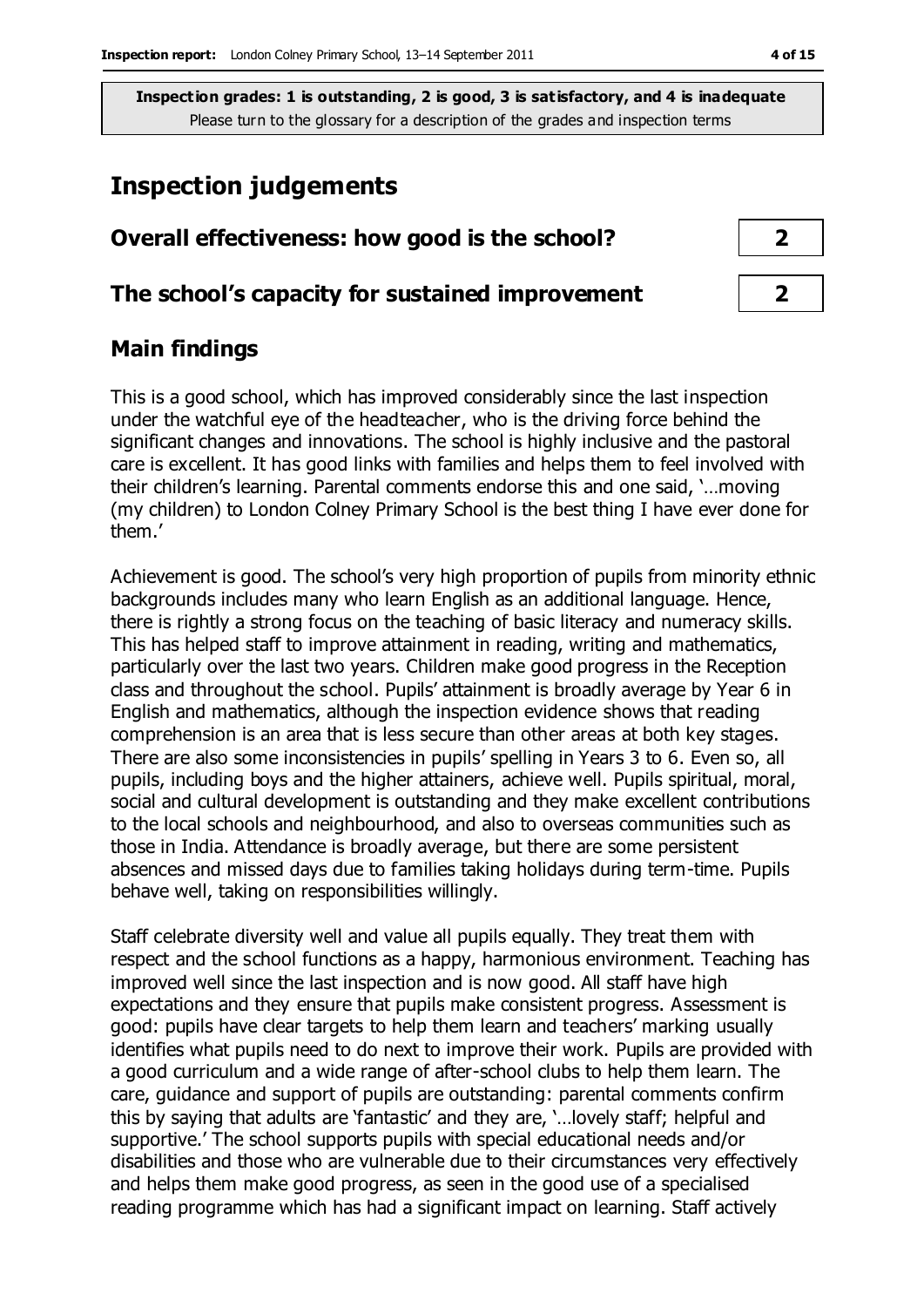promote good community cohesion and are developing links with global communities to enhance learning even further.

The headteacher, deputy headteacher and senior leadership team are dedicated and passionate about the school and provide a strong sense of ambition and purpose. They all work hard for the benefit of the pupils, and subject leadership is good, especially in English and mathematics. Self-evaluation is accurate and the governing body fulfils its responsibilities well. The Chair of the Governing Body is a frequent visitor and liaises well with the headteacher to ensure that the governors provide good critical challenge for the school. Based on its good track record of improvement, rising standards and strong leadership, the school has good capacity to sustain improvement.

## **What does the school need to do to improve further?**

- Accelerate progress and raise attainment in reading comprehension at Key Stages 1 and 2 so that a larger proportion of pupils reach the higher levels at the end of Year 6 by:
	- developing pupils' understanding of the meaning in written texts
	- encouraging pupils to read more often for enjoyment.  $\frac{1}{2}$
- Improve pupils' knowledge of spelling in Years 3 to 6 so that they become more accurate when writing independently by:
	- helping them to develop a clearer understanding of spelling patterns
	- increasing the regularity of spelling tests to help pupils consolidate their knowledge.
- **IMPROVE attendance by:** 
	- rigorously seeking ways to promote the good attendance of all pupils  $\equiv$
	- working with parents and carers to reduce the number of absences and emphasise the benefits of pupils' regular attendance at school.

## **Outcomes for individuals and groups of pupils 2**

The school has worked hard to drive up standards, and its determination is paying off because attainment is rising year-on-year. Even so, outcomes are affected by the small size of the cohorts and variations in attendance figures caused by high mobility and long-term absences. A very high proportion of Bengali, Sylhetti and Arabic speakers are new to the English language when they first start school and basic skills are often limited on entry. Nevertheless, pupils achieve well in Years 1 to 6. The inspection evidence confirms that the school is reducing previous differences in performance between boys and girls. Pupils in Years 2 and 6 are currently working at levels that are broadly similar to those expected for their age in English and mathematics. For example, in an outstanding lesson in Year 2, on the topic of 'Olympic Mascots', pupils were able to discuss their ideas animatedly in a 'think-pair-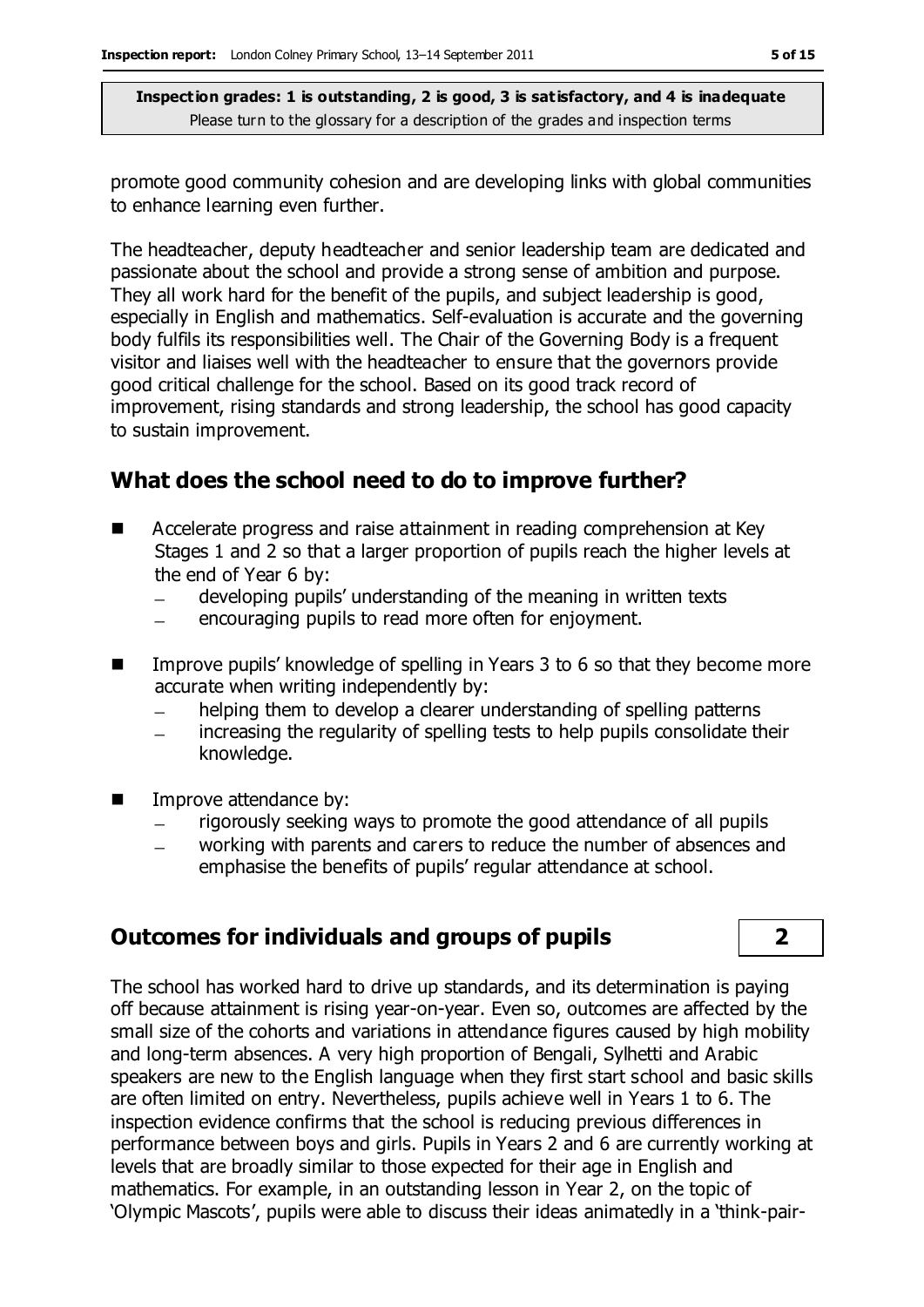share' session which helped them to develop their speaking and listening skills very effectively. All groups of pupils make good progress overall, but there are sometimes too many spelling mistakes in the workbooks of pupils at Key Stage 2 and a lack of understanding of how to recognise spelling patterns. In addition, pupils at both key stages do not have secure skills in reading comprehension and some are not avid readers; this leads to a lack of understanding of everyday words such as 'urban' and 'rural', as seen in Year 4 when the teacher's good rapport and gentle sense of humour helped the pupils to increase their knowledge steadily. Pupils enjoy learning and concentrate well. For example, in a Year 5 and 6 mathematics lesson, pupils used two- and three-digit numbers confidently when solving problems of division. The higher attaining boys achieved exceptionally well when faced with very challenging tasks using four digits. Pupils with special educational needs and disabilities are integrated well to help them make good progress. For instance, they achieve well in reading sessions with the inclusion coordinator, benefiting from her skilled questioning techniques on texts such as, 'Sam Goes To School'.

Behaviour is good and pupils say that they feel safe. They have an excellent understanding of right and wrong, play harmoniously together and are very tolerant of each other's beliefs and cultures. Pupils understand how to live healthily by taking regular exercise and eating nutritious food. Parents and carers agree that their children are doing well, 'My child has become more confident since attending this school.' Pupils greatly enjoy contributing to the school and local community through the school council and by acting as monitors. They develop their basic skills well, although inconsistent attendance adversely affects the learning of some pupils. Travelling families are keen to send their children to this school and do so whenever they are in the village.

| Pupils' achievement and the extent to which they enjoy their learning                                                     |                         |
|---------------------------------------------------------------------------------------------------------------------------|-------------------------|
| Taking into account:                                                                                                      | 3                       |
| Pupils' attainment <sup>1</sup>                                                                                           |                         |
| The quality of pupils' learning and their progress                                                                        | $\mathfrak{p}$          |
| The quality of learning for pupils with special educational needs and/or disabilities<br>and their progress               | $\overline{2}$          |
| The extent to which pupils feel safe                                                                                      |                         |
| Pupils' behaviour                                                                                                         |                         |
| The extent to which pupils adopt healthy lifestyles                                                                       | $\overline{\mathbf{2}}$ |
| The extent to which pupils contribute to the school and wider community                                                   |                         |
| The extent to which pupils develop workplace and other skills that will<br>contribute to their future economic well-being |                         |
| Taking into account:                                                                                                      |                         |
| Pupils' attendance <sup>1</sup>                                                                                           | 3                       |

#### These are the grades for pupils' outcomes

 $\overline{a}$ 1 The grades for attainment and attendance are: 1 is high; 2 is above average; 3 is broadly average; and 4 is low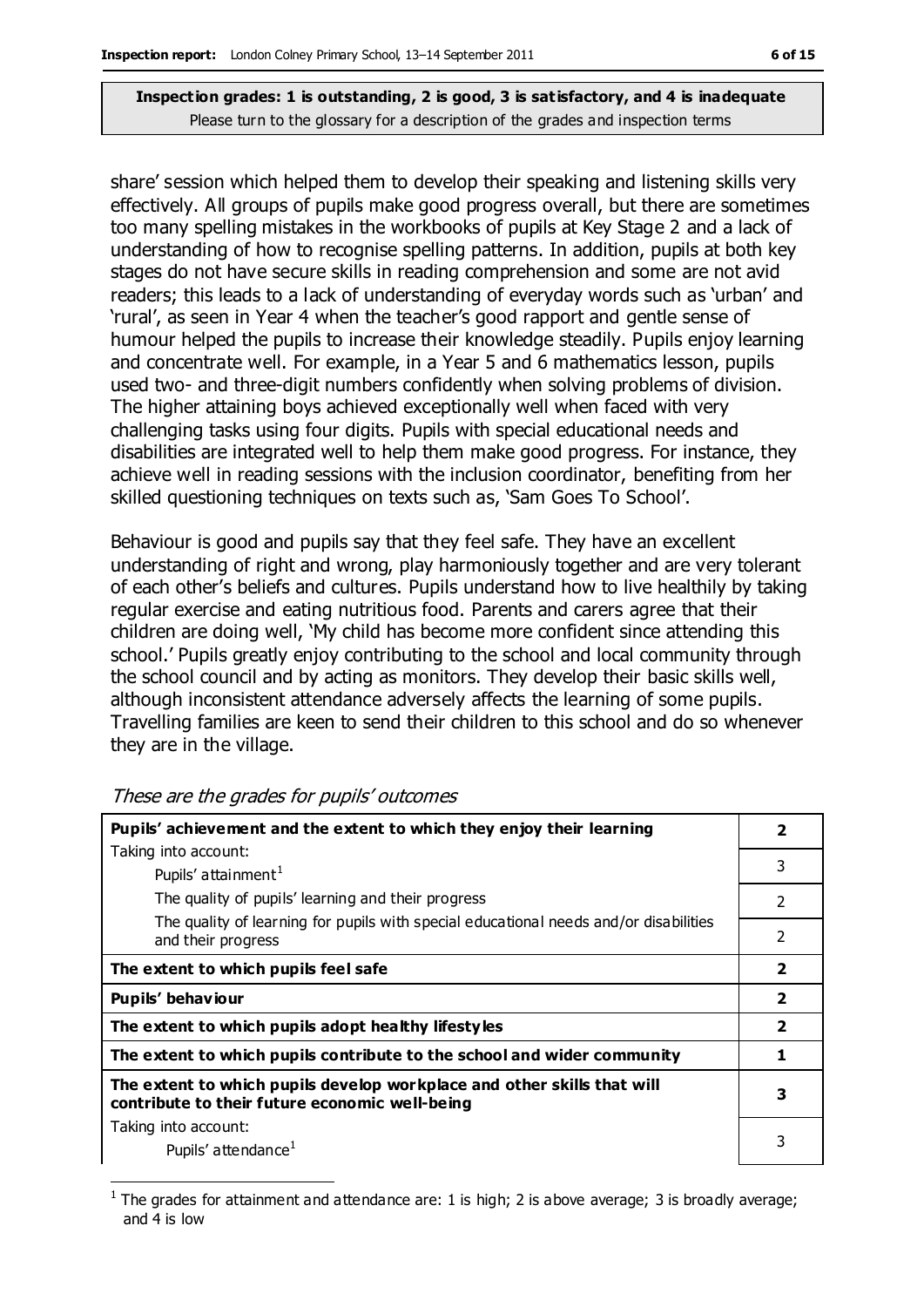#### **The extent of pupils' spiritual, moral, social and cultural development 1**

#### **How effective is the provision?**

Teachers and learning support assistants work well together as a strong team. They have high expectations of the pupils and relationships are pleasant and positive. Teachers have good subject knowledge and often have a cheerful rapport with their classes, particularly during practical activities. For example, in a good Year 3 lesson on persuasive text, the teacher's lively introduction and role-play made learning fun for everyone. Similarly, pupils in Year 1 were enthralled by their teacher's good use of his voice when reading the story of 'Perseus'. Staff guide small groups of pupils very carefully and give close attention to individuals with special educational needs and/or disabilities. Day-to-day assessment and tracking procedures for measuring progress are used effectively to tailor work and make sure that pupils have challenging targets to help them learn. Marking is good and makes effective use of praise. Plenty of help is given to pupils to help them improve their work. By the time they reach the top end of the school, pupils can evaluate their own work confidently.

The school's broad, balanced and relevant curriculum is planned well. It provides pupils with a wide range of opportunities based on a themed approach to learning. There are good links between subjects such as English, science and geography. Activities are adapted well for those with special educational needs and/or disabilities so that they have equal access to the curriculum. Personal, social and health education are promoted well, and pupils have plenty of opportunities to develop their independence. Pupils also benefit from a good range of extra-curricular activities that are well attended.

The school's outstanding emphasis on the care, guidance and support of pupils means that pastoral care is excellent. All staff know the needs of pupils and their families very well and take great care of them. They provide well-targeted support and liaise closely to make sure that pupils are supported sensitively, including those with special educational needs and/or disabilities and those who are vulnerable because of their circumstances. They help pupils to learn effectively and they support many families from minority ethnic backgrounds who have little or no knowledge of English by providing practical help and translation services. The school does all it can to promote good attendance and it follows up absences diligently. It is has effective plans to improve its attendance figures still further. Transition arrangements are well organised for pupils who leave at the end of Year 6.

| The quality of teaching                                                                                    |   |
|------------------------------------------------------------------------------------------------------------|---|
| Taking into account:<br>The use of assessment to support learning                                          |   |
| The extent to which the curriculum meets pupils' needs, including, where<br>relevant, through partnerships | י |

These are the grades for the quality of provision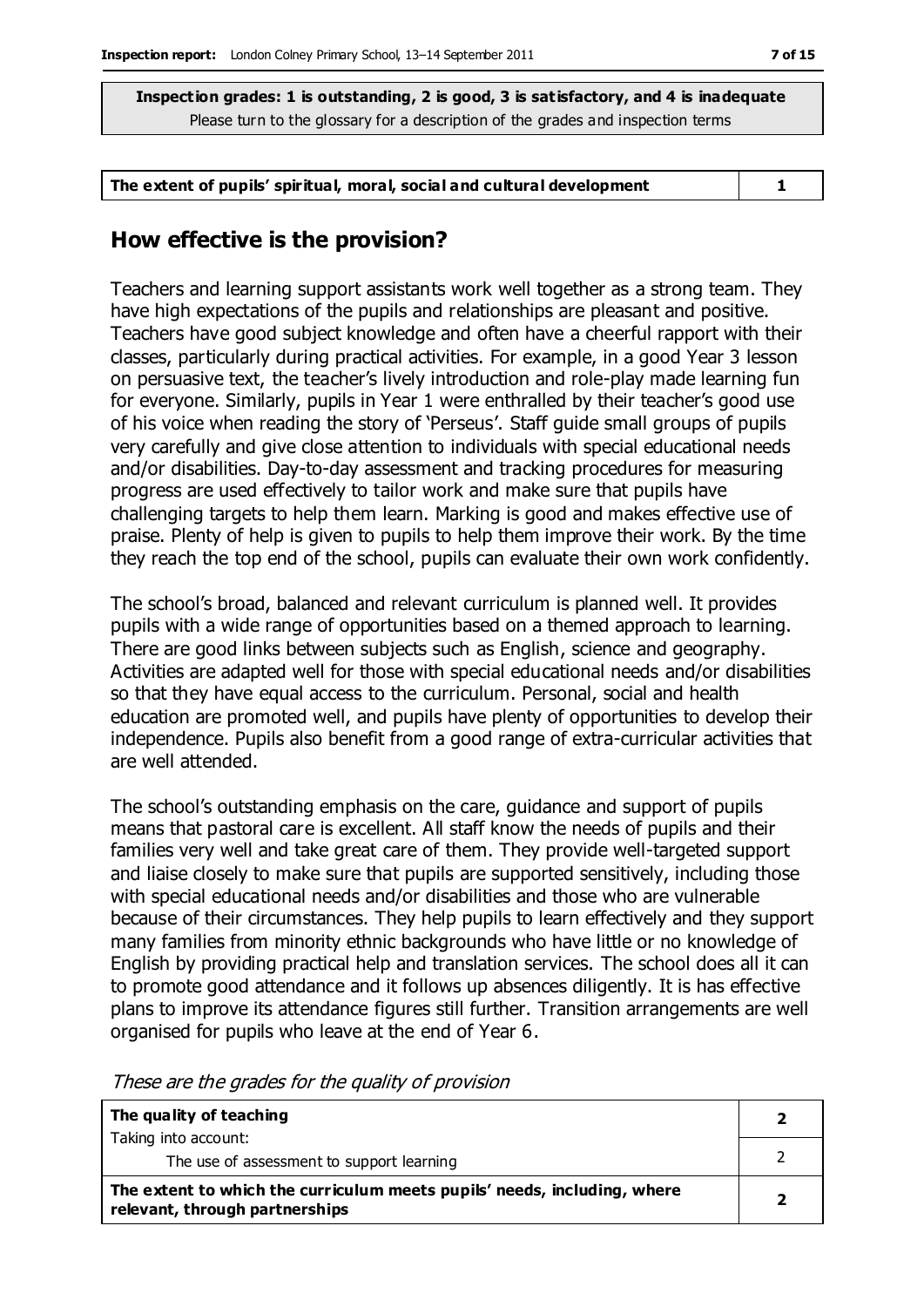#### **How effective are leadership and management?**

The headteacher has steered the school carefully through a period of change and staffing difficulties. Her energy and determination have led to some significant improvements in the school, such as the eradication of weak teaching and the raising of standards. She is supported well by the deputy headteacher, who provides an excellent role model for her colleagues. There is now a strong sense of ambition and drive in the school and the senior leadership team work well together as a leading group of professionals. Accurate self-evaluation helps them to set challenging targets for the future. Subject leaders monitor pupils' progress carefully, especially in reading and writing, and these aspects are rightly included in the new school development plan. Such monitoring ensures equality of opportunity for all pupils. The governing body fulfils its statutory requirements and keeps a close check on how well the school is doing to make sure that it provides good value for money.

The school's good systems and procedures for safeguarding children help staff to ensure child protection and support those whose circumstances might make them vulnerable. Effective procedures for the safe recruitment of staff, risk assessments and regular staff training ensure that the school maintains pupils' safety. Equality and diversity are celebrated well and community cohesion is promoted effectively. The school has good links with local schools and with national groups and global communities to enhance pupils' understanding of the multi-cultural world in which they live.

The school successfully encourages parents and carers to become involved in their children's learning and it provides plenty of information to help them support their children at home. Parental comments indicate that they appreciate this and feel valued by staff. One wrote: 'The headteacher and the teachers are running the school very well. I am very happy with my children's progress and the children are very happy too.'

| The effectiveness of leadership and management in embedding ambition and<br>driving improvement                                                                     |   |
|---------------------------------------------------------------------------------------------------------------------------------------------------------------------|---|
| Taking into account:                                                                                                                                                |   |
| The leadership and management of teaching and learning                                                                                                              |   |
| The effectiveness of the governing body in challenging and supporting the<br>school so that weaknesses are tackled decisively and statutory responsibilities<br>met | 2 |
| The effectiveness of the school's engagement with parents and carers                                                                                                | 2 |
| The effectiveness of partnerships in promoting learning and well-being                                                                                              | 2 |
| The effectiveness with which the school promotes equality of opportunity and                                                                                        | 7 |

These are the grades for leadership and management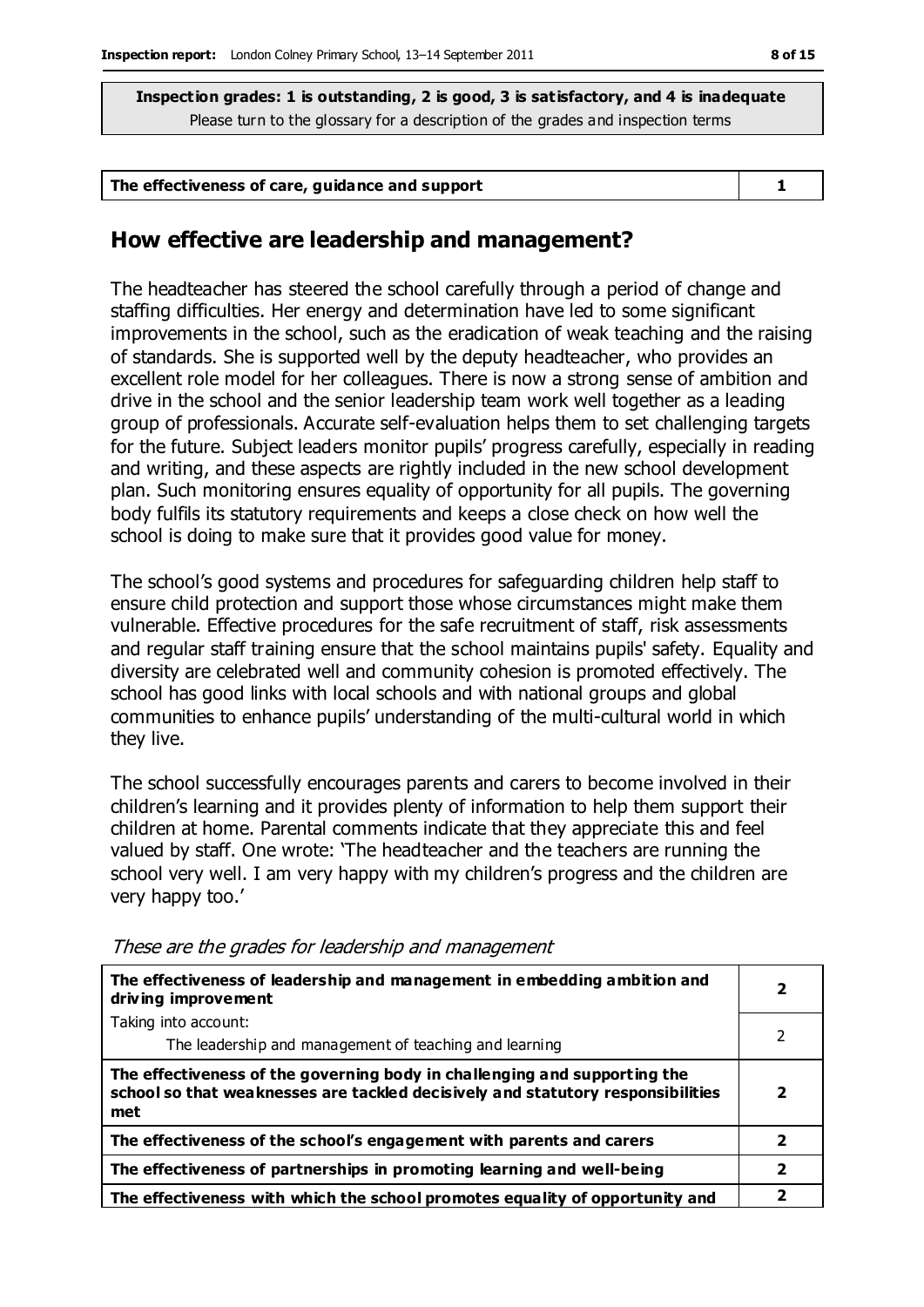| tackles discrimination                                                                  |   |
|-----------------------------------------------------------------------------------------|---|
| The effectiveness of safeguarding procedures                                            |   |
| The effectiveness with which the school promotes community cohesion                     |   |
| The effectiveness with which the school deploys resources to achieve value for<br>money | 7 |

## **Early Years Foundation Stage**

Attainment on entry varies from year-to-year but the school's data shows that it is generally below expectations for age when children first start. They make good progress and achieve well to attain most of the expected goals by the time they begin Year 1, although their skills in reading, writing and calculation are sometimes less secure than in other areas. Children settle happily at the beginning of the day and play well together, listening carefully to adults' instructions and behaving sensibly. They participate eagerly in physical activities and enjoy using a good range of resources such as construction toys. All children show curiosity and they eagerly explore the world around them. Most children understand that eating healthy food is good for them and all enjoy eating fruit at snack time. The good teaching means that children develop their early literacy and numeracy skills effectively. This is because caring, kindly staff provide them with plenty of exciting activities. Children's records, known as 'Learning Journeys', are updated regularly and are shared openly with parents and carers. Adults are calm and patient: they work together as a good team to support and engage the children, including those with special educational needs and/or disabilities and the many who learn English as an additional language. For example, staff were exceedingly patient with the children and supported each one individually during their first venture into the computer suite. Assessment is used well to guide planning, although there is a little inconsistency between the curricular documents and class timetables. Nevertheless, activities are adapted well to suit the needs of individuals. Leadership and management are good because the leader of the Early Years Foundation Stage, who is also the deputy headteacher, works closely the Reception staff to oversee and develop the provision for these youngest children.

These are the grades for the Early Years Foundation Stage

| <b>Overall effectiveness of the Early Years Foundation Stage</b>             |  |
|------------------------------------------------------------------------------|--|
| Taking into account:                                                         |  |
| Outcomes for children in the Early Years Foundation Stage                    |  |
| The quality of provision in the Early Years Foundation Stage                 |  |
| The effectiveness of leadership and management of the Early Years Foundation |  |
| Stage                                                                        |  |

## **Views of parents and carers**

The vast majority of parents and carers who responded to the questionnaire expressed their satisfaction with the education provided by the school. They feel that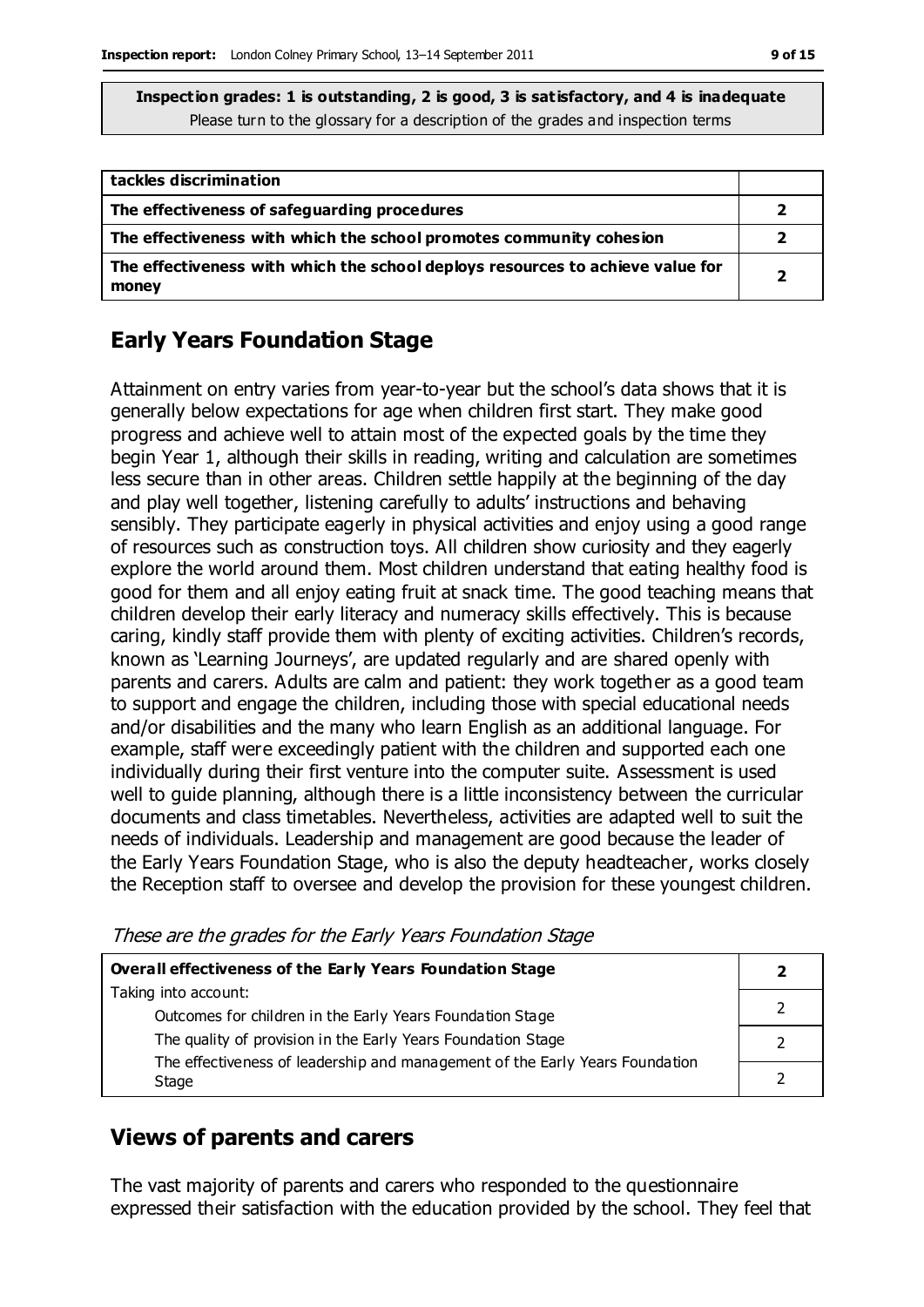the school is led and managed well and that staff make sure that children are safe. Parental comments included praise for the headteacher and the staff, and confirmed that their children enjoy school. There were no significant concerns raised by parents and carers.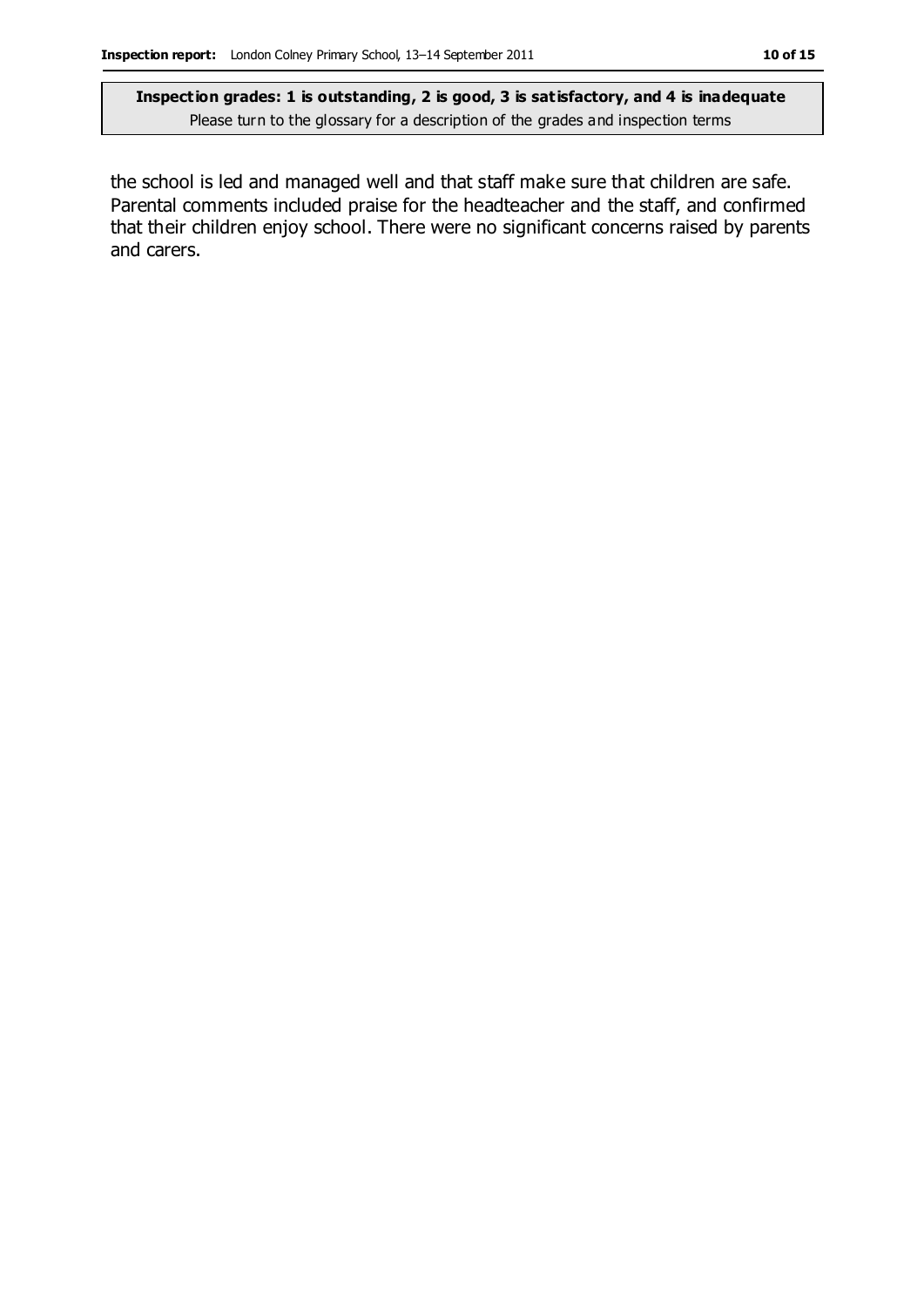#### **Responses from parents and carers to Ofsted's questionnaire**

Ofsted invited all the registered parents and carers of pupils registered at London Colney Primary School to complete a questionnaire about their views of the school.

In the questionnaire, parents and carers were asked to record how strongly they agreed with 13 statements about the school.

The inspection team received 43 completed questionnaires by the end of the on-site inspection. In total, there are 124 pupils registered at the school.

| <b>Statements</b>                                                                                                                                                                                                                                       | <b>Strongly</b><br>agree |               | <b>Agree</b> |               |                | <b>Disagree</b> |              | <b>Strongly</b><br>disagree |  |
|---------------------------------------------------------------------------------------------------------------------------------------------------------------------------------------------------------------------------------------------------------|--------------------------|---------------|--------------|---------------|----------------|-----------------|--------------|-----------------------------|--|
|                                                                                                                                                                                                                                                         | <b>Total</b>             | $\frac{1}{2}$ | <b>Total</b> | $\frac{1}{2}$ | <b>Total</b>   | $\frac{1}{2}$   | <b>Total</b> | $\frac{1}{2}$               |  |
| My child enjoys school                                                                                                                                                                                                                                  | 27                       | 63            | 15           | 35            | 0              | $\mathbf 0$     | $\mathbf 0$  | $\mathbf 0$                 |  |
| The school keeps my child<br>safe                                                                                                                                                                                                                       | 29                       | 67            | 13           | 30            | $\mathbf{0}$   | $\mathbf 0$     | $\mathbf 0$  | $\mathbf 0$                 |  |
| The school informs me about<br>my child's progress                                                                                                                                                                                                      | 29                       | 67            | 13           | 30            | $\mathbf 0$    | $\mathbf 0$     | $\mathbf 0$  | $\mathbf 0$                 |  |
| My child is making enough<br>progress at this school                                                                                                                                                                                                    | 26                       | 60            | 16           | 37            | 0              | 0               | $\mathbf 0$  | $\mathbf 0$                 |  |
| The teaching is good at this<br>school                                                                                                                                                                                                                  | 27                       | 63            | 16           | 37            | 0              | $\mathbf 0$     | $\mathbf 0$  | $\mathbf 0$                 |  |
| The school helps me to<br>support my child's learning                                                                                                                                                                                                   | 26                       | 60            | 17           | 40            | 0              | $\Omega$        | $\Omega$     | $\mathbf 0$                 |  |
| The school helps my child to<br>have a healthy lifestyle                                                                                                                                                                                                | 26                       | 60            | 15           | 35            | $\mathbf{1}$   | $\overline{2}$  | $\mathbf 0$  | $\mathbf 0$                 |  |
| The school makes sure that<br>my child is well prepared for<br>the future (for example<br>changing year group,<br>changing school, and for<br>children who are finishing<br>school, entering further or<br>higher education, or entering<br>employment) | 26                       | 60            | 16           | 37            | 0              | $\mathbf 0$     | $\mathbf{0}$ | 0                           |  |
| The school meets my child's<br>particular needs                                                                                                                                                                                                         | 23                       | 53            | 17           | 40            | $\mathbf{1}$   | $\overline{2}$  | $\mathbf 0$  | $\mathbf 0$                 |  |
| The school deals effectively<br>with unacceptable behaviour                                                                                                                                                                                             | 26                       | 60            | 16           | 37            | 0              | 0               | $\mathbf 0$  | $\mathbf 0$                 |  |
| The school takes account of<br>my suggestions and<br>concerns                                                                                                                                                                                           | 24                       | 56            | 13           | 30            | $\overline{2}$ | 5               | $\mathbf{1}$ | $\overline{2}$              |  |
| The school is led and<br>managed effectively                                                                                                                                                                                                            | 27                       | 63            | 15           | 35            | $\pmb{0}$      | $\mathbf 0$     | $\mathbf 0$  | $\mathbf 0$                 |  |
| Overall, I am happy with my<br>child's experience at this<br>school                                                                                                                                                                                     | 28                       | 65            | 13           | 30            | 0              | 0               | $\mathbf 0$  | 0                           |  |

The table above summarises the responses that parents and carers made to eac h statement. The percentages indicate the proportion of parents and carers giving that response out of the total number of completed questionnaires. Where one or more parents and carers chose not to answer a particular question, the percentages will not add up to 100%.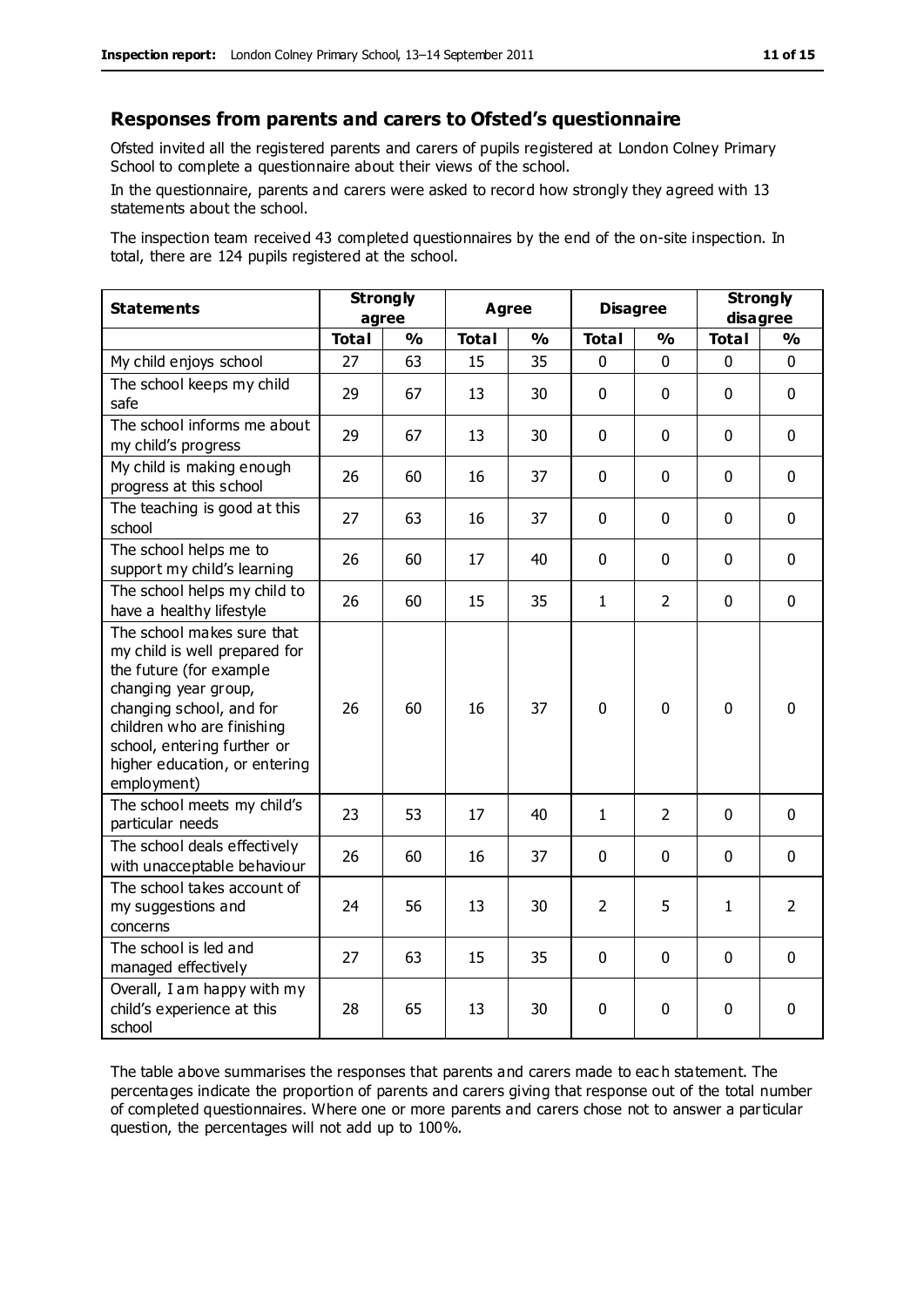# **Glossary**

## **What inspection judgements mean**

| Grade   | <b>Judgement</b> | <b>Description</b>                                            |
|---------|------------------|---------------------------------------------------------------|
| Grade 1 | Outstanding      | These features are highly effective. An outstanding           |
|         |                  | school provides exceptionally well for all its pupils' needs. |
| Grade 2 | Good             | These are very positive features of a school. A school        |
|         |                  | that is good is serving its pupils well.                      |
| Grade 3 | Satisfactory     | These features are of reasonable quality. A satisfactory      |
|         |                  | school is providing adequately for its pupils.                |
| Grade 4 | Inadequate       | These features are not of an acceptable standard. An          |
|         |                  | inadequate school needs to make significant                   |
|         |                  | improvement in order to meet the needs of its pupils.         |
|         |                  | Ofsted inspectors will make further visits until it           |
|         |                  | improves.                                                     |

## **Overall effectiveness of schools**

|                       | Overall effectiveness judgement (percentage of schools) |      |                     |                   |  |
|-----------------------|---------------------------------------------------------|------|---------------------|-------------------|--|
| <b>Type of school</b> | <b>Outstanding</b>                                      | Good | <b>Satisfactory</b> | <b>Inadequate</b> |  |
| Nursery schools       | 43                                                      | 47   | 10                  |                   |  |
| Primary schools       | h                                                       | 46   | 42                  |                   |  |
| Secondary             | 14                                                      | 36   | 41                  |                   |  |
| schools               |                                                         |      |                     |                   |  |
| Sixth forms           | 15                                                      | 42   | 41                  |                   |  |
| Special schools       | 30                                                      | 48   | 19                  |                   |  |
| Pupil referral        | 14                                                      | 50   | 31                  |                   |  |
| units                 |                                                         |      |                     |                   |  |
| All schools           | 10                                                      | 44   | 39                  |                   |  |

New school inspection arrangements were introduced on 1 September 2009. This means that inspectors now make some additional judgements that were not made previously.

The data in the table above are for the period 1 September 2010 to 08 April 2011 and are consistent with the latest published official statistics about maintained school inspection outcomes (see [www.ofsted.gov.uk\)](http://www.ofsted.gov.uk/).

The sample of schools inspected during 2010/11 was not representative of all schools nationally, as weaker schools are inspected more frequently than good or outstanding schools.

Percentages are rounded and do not always add exactly to 100.

Sixth form figures reflect the judgements made for the overall effectiveness of the sixth form in secondary schools, special schools and pupil referral units.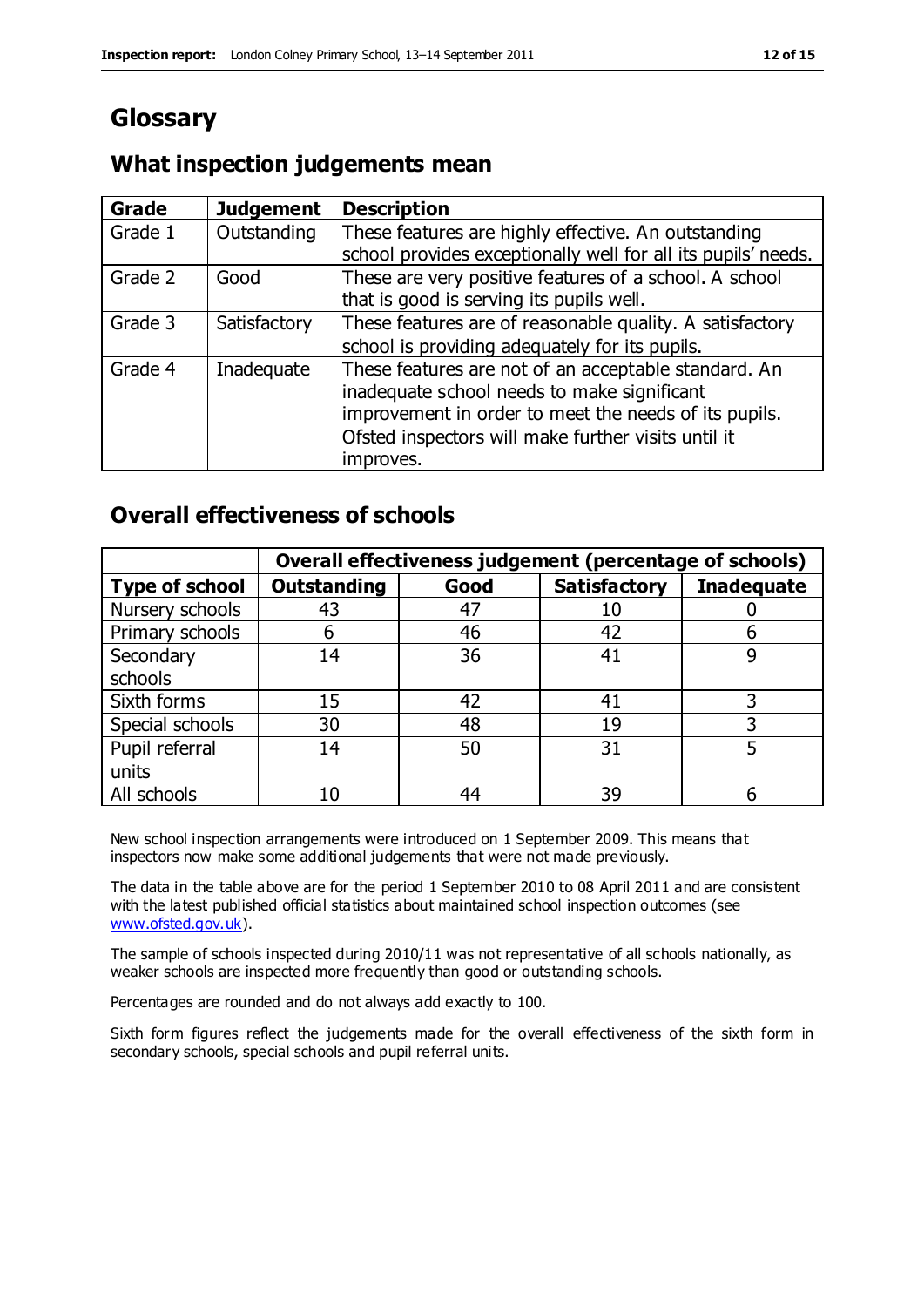# **Common terminology used by inspectors**

| Achievement:                  | the progress and success of a pupil in their<br>learning, development or training.                                                                                                                                                                                                                                           |
|-------------------------------|------------------------------------------------------------------------------------------------------------------------------------------------------------------------------------------------------------------------------------------------------------------------------------------------------------------------------|
| Attainment:                   | the standard of the pupils' work shown by test and<br>examination results and in lessons.                                                                                                                                                                                                                                    |
| Capacity to improve:          | the proven ability of the school to continue<br>improving. Inspectors base this judgement on what<br>the school has accomplished so far and on the<br>quality of its systems to maintain improvement.                                                                                                                        |
| Leadership and management:    | the contribution of all the staff with responsibilities,<br>not just the headteacher, to identifying priorities,<br>directing and motivating staff and running the<br>school.                                                                                                                                                |
| Learning:                     | how well pupils acquire knowledge, develop their<br>understanding, learn and practise skills and are<br>developing their competence as learners.                                                                                                                                                                             |
| <b>Overall effectiveness:</b> | inspectors form a judgement on a school's overall<br>effectiveness based on the findings from their<br>inspection of the school. The following judgements,<br>in particular, influence what the overall<br>effectiveness judgement will be.                                                                                  |
|                               | The school's capacity for sustained<br>■<br>improvement.<br>Outcomes for individuals and groups of<br>H<br>pupils.<br>The quality of teaching.<br>The extent to which the curriculum meets<br>pupils' needs, including, where relevant,<br>through partnerships.<br>The effectiveness of care, guidance and<br>٠<br>support. |
| Progress:                     | the rate at which pupils are learning in lessons and<br>over longer periods of time. It is often measured<br>by comparing the pupils' attainment at the end of a<br>key stage with their attainment when they started.                                                                                                       |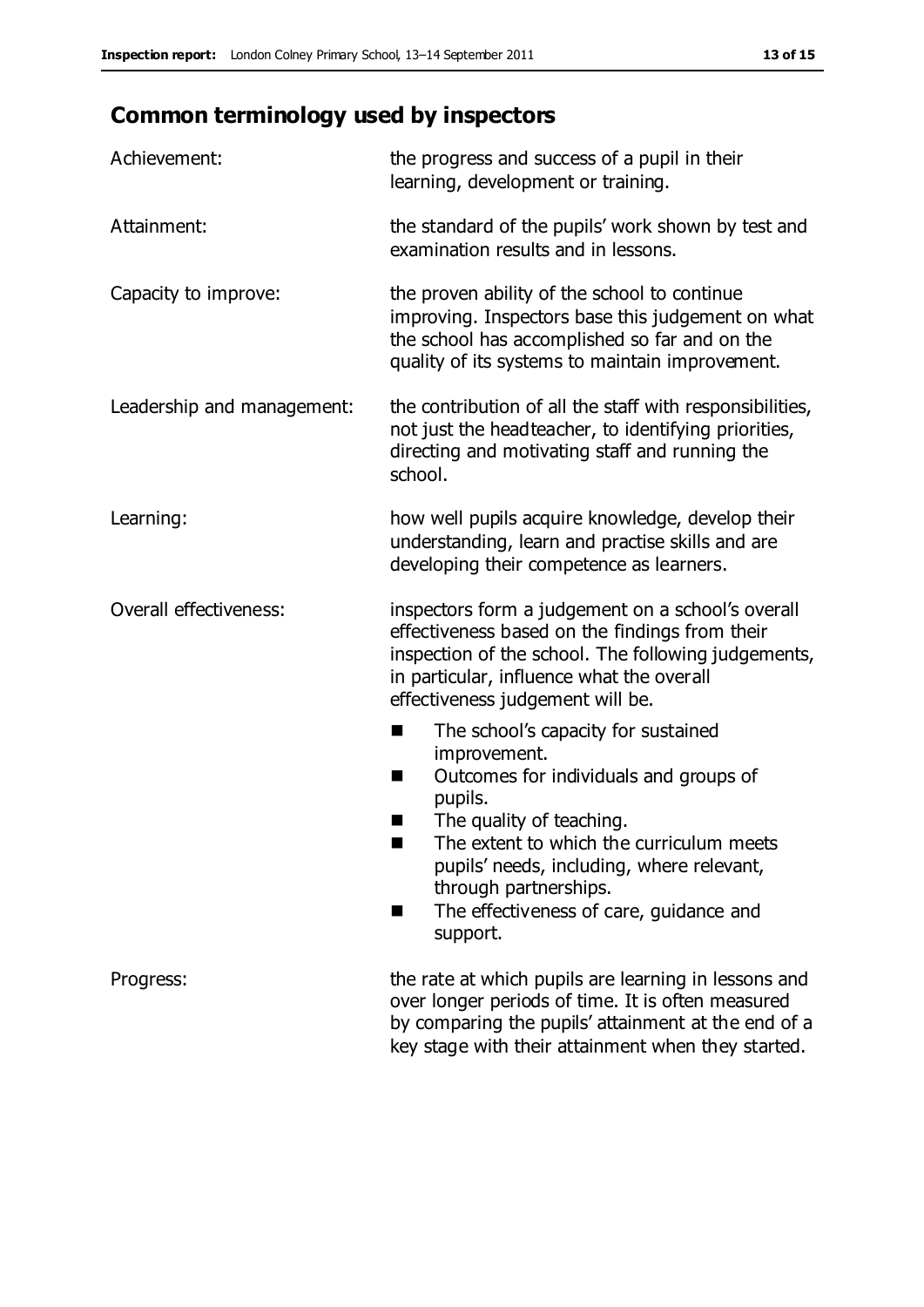#### **This letter is provided for the school, parents and carers to share with their children. It describes Ofsted's main findings from the inspection of their school.**



15 September 2011

Dear Pupils

#### **Inspection of London Colney Primary School, London Colney, AL2 1JG**

Thank you for being so kind to us and helping us to learn about your school when we visited you recently. Here are some of the things we found out.

- You go to a good school.
- You make good progress in your learning and achieve well by the time you leave at the end of Year 6, although some of you could do better in reading and spelling.
- You told us that you enjoy learning about new topics.
- We think that your understanding of how to be kind and thoughtful towards others is excellent. Well done!
- Your behaviour is good and those of you in the school council take your responsibilities seriously: you all contribute to the school and its local community extremely well. Well done for raising money for children in other countries such as India.
- You understand that healthy food and regular exercise are good for you.
- The teachers and the learning support assistants take excellent care of you and make sure that you are safe when you are in school.
- The headteacher leads and manages the school well, and is supported effectively by the deputy headteacher, senior staff and all the other adults and governors.

We have asked your teachers to help you do better in reading and spelling. We have also asked them to encourage you to attend school regularly so that you do not miss any lessons.

You can help too by making sure that you come to school every day during termtime and always do your best and work hard.

Yours sincerely

Dr Anna Coyle Lead inspector